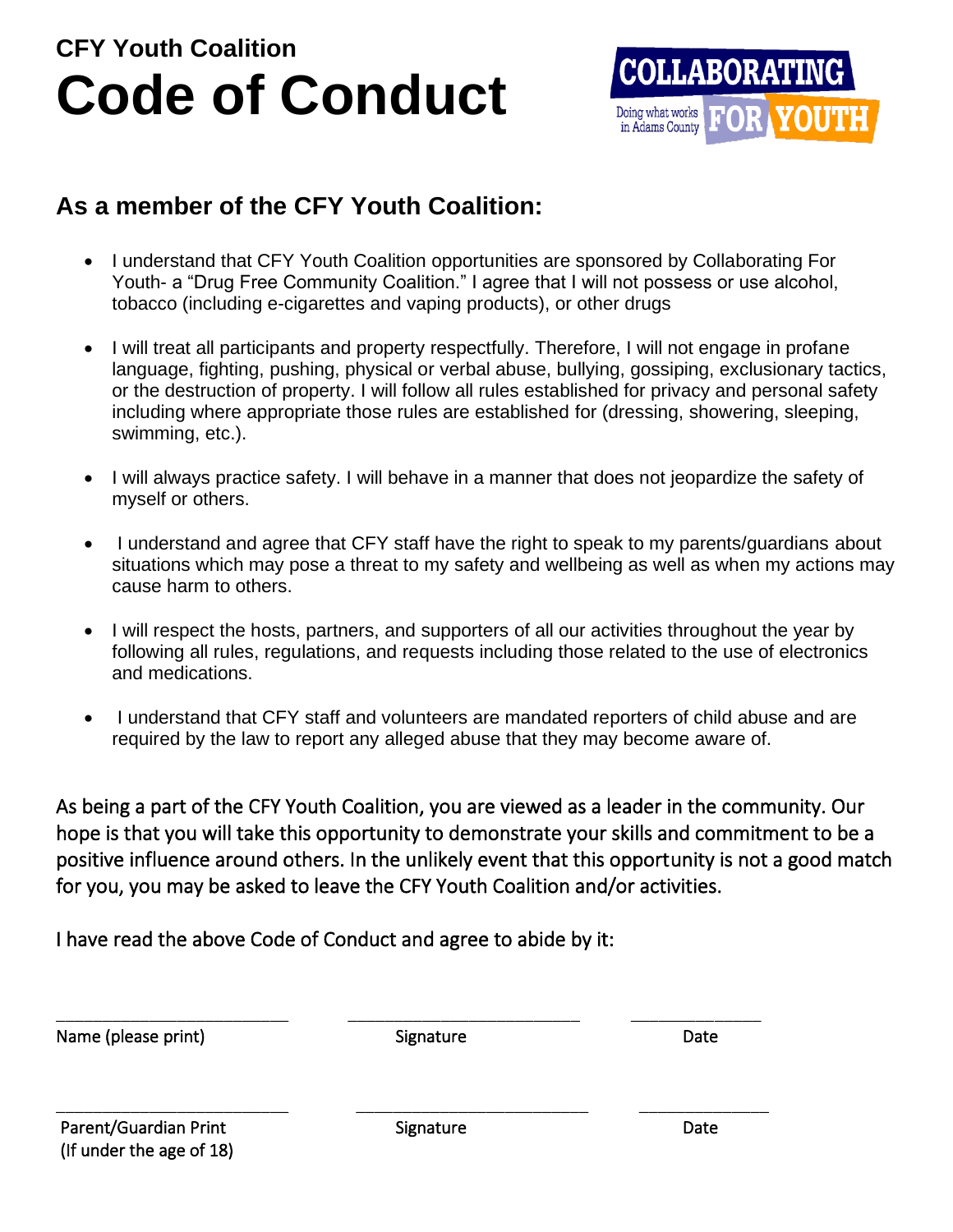# **CFY Youth Coalition Media Release**

As a member or supporter / adviser of the CFY Youth Coalition, I hereby consent to the participation in interviews, the use of quotes, and the taking of photographs, movies, video and audio tapes of myself by Collaborating For Youth (CFY) and its agents, for record keeping and the promotion of CFY and the CFY Youth Coalition. I also grant the right to edit, use, and reuse said products for non-profit purposes including use in print, on the internet, and all other forms of media.

I also hereby release CFY and its agents and employees from all claims, demands, and liabilities in connection with the above, unless it can be shown that recording and/or reproduction was done with malicious intent.

#### **Participant Signature Date**

*(If youth is under 18, Parent/Guardian signatures are required below)*

### **Required Parent/Guardian Signature:**

I hereby certify that I am the parent or legal guardian of the youth participant named above and do give my consent, without reservation, to the foregoing and agree to hold harmless the aforementioned from any liability.

\_\_\_\_\_\_\_\_\_\_\_\_\_\_\_\_\_\_\_\_\_\_\_\_\_\_\_\_\_\_\_\_\_\_\_\_\_\_\_\_\_\_\_\_ \_\_\_\_\_\_\_\_\_\_\_\_\_\_\_\_\_\_\_\_\_\_\_\_\_\_

| <b>Parent/Guardian Signature</b> | <b>Date</b> |
|----------------------------------|-------------|
|                                  |             |



**\_\_\_\_\_\_\_\_\_\_\_\_\_\_\_\_\_\_\_\_\_\_\_\_\_\_\_\_\_\_\_\_\_\_\_\_\_\_\_\_\_\_\_\_ \_\_\_\_\_\_\_\_\_\_\_\_\_\_\_\_\_\_\_\_\_\_\_\_\_\_**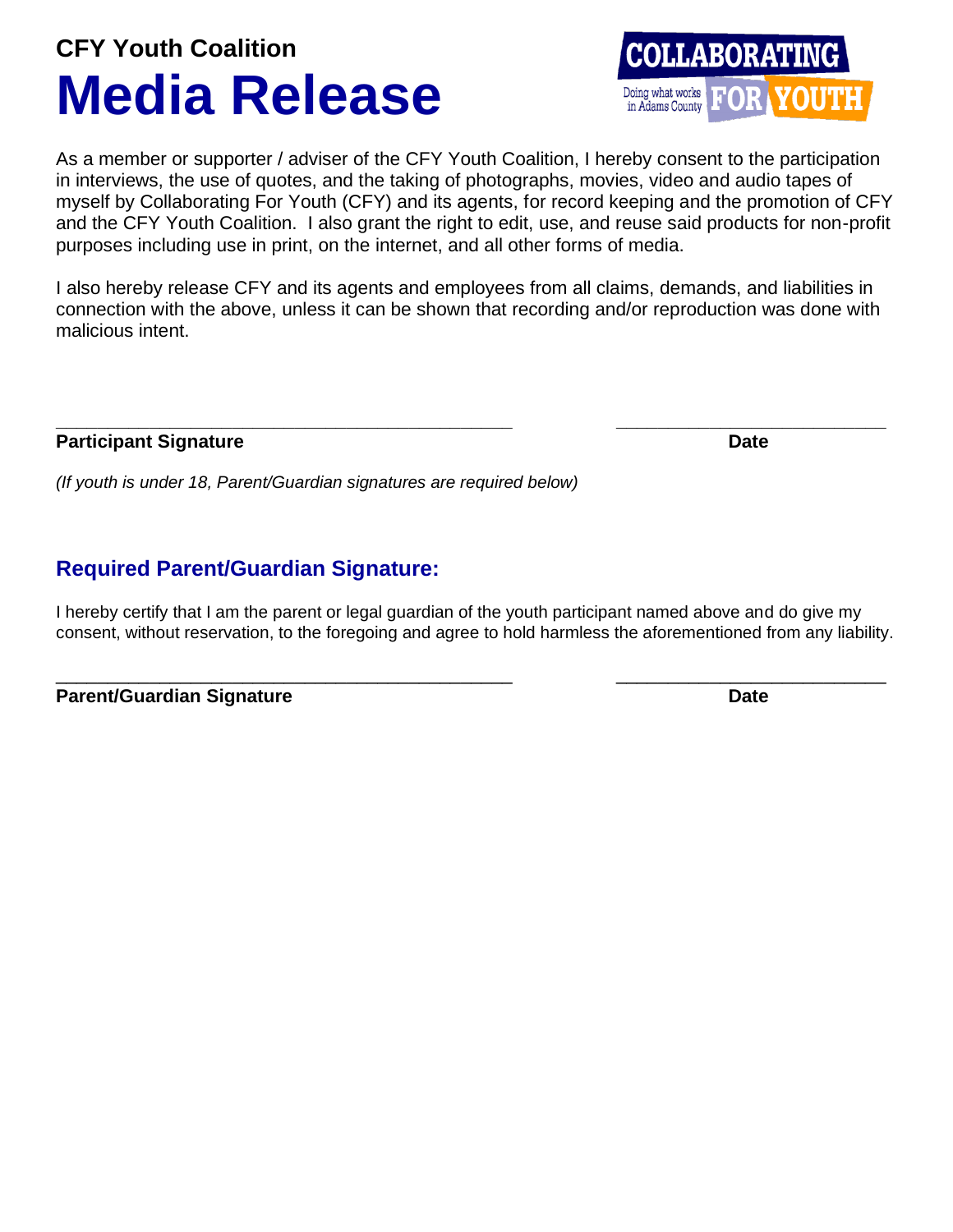# **CFY Youth Coalition Hold Harmless Form**



| Name:                       |        | <b>Phone:</b> |            |  |
|-----------------------------|--------|---------------|------------|--|
| <b>Address:</b><br>(Street) | (City) | (State)       | (Zip code) |  |

This release limits your rights to recover damages in case of an injury or accident.

## **Read Before Signing:**

In applying to participate in year-round activities with Collaborating For Youth and the CFY Youth Coalition including participation in the 2020-2021 CFY Youth Coalition Leadership Camp, I am acknowledging that I am aware of the types of physical demands that I will be asked to participate in, and that I am physically fit for these activities. I will comply with all rules and regulations, note existing conditions and voluntarily agree to assume all risks arising from conditions related to the activities, by myself or others. In consideration of my acceptance for entry, I, intending to be legally bound hereby, for myself, my heirs, executors and administrators, hold harmless and release and forever discharge Collaborating For Youth, The Center For Youth & Community Development, their members, agents and other officials, from any and all liability for claims for personal injury, accidents, illness (including death), property damage or other losses arising from my participation, including CFY staff & volunteers providing me with transportation to and from activities, except for any damages caused by the intentional, willful or wanton conduct of the Center for Youth and Community Development officers, employees, agents, or representatives. I agree and hold harmless CFY staff and volunteers, who discuss any incident, with my parents or legal guardian, that they judge poses a threat to my wellbeing, or where my actions threaten another.

#### \_\_\_\_\_\_\_\_\_\_\_\_\_\_\_\_\_\_\_\_\_\_\_\_\_\_\_\_\_\_\_\_\_\_\_\_\_\_\_\_\_\_\_\_ \_\_\_\_\_\_\_\_\_\_\_\_\_\_\_\_\_\_\_\_\_\_\_\_\_\_ **Participant Signature Date**

*(If youth is under 18, Parent/Guardian signatures are required below)*

### **Required Parent/Guardian Signatures:**

I hereby certify that I am the parent or legal guardian of the youth participant named above and do give my consent, without reservation, to the foregoing and agree to hold harmless the aforementioned from any liability.

#### **\_\_\_\_\_\_\_\_\_\_\_\_\_\_\_\_\_\_\_\_\_\_\_\_\_\_\_\_\_\_\_\_\_\_\_\_\_\_\_\_\_\_\_\_ \_\_\_\_\_\_\_\_\_\_\_\_\_\_\_\_\_\_\_\_\_\_\_\_\_\_ Parent/Guardian Signature Date**

In the event that I cannot be reached in an emergency, I hereby give permission to any licensed physician, surgeon, clinic or hospital to secure proper treatment and to order injection or anesthesia for my youth as named above. I hereby state that my youth is free from all communicable diseases and has not been treated for any such diseases within the past six months.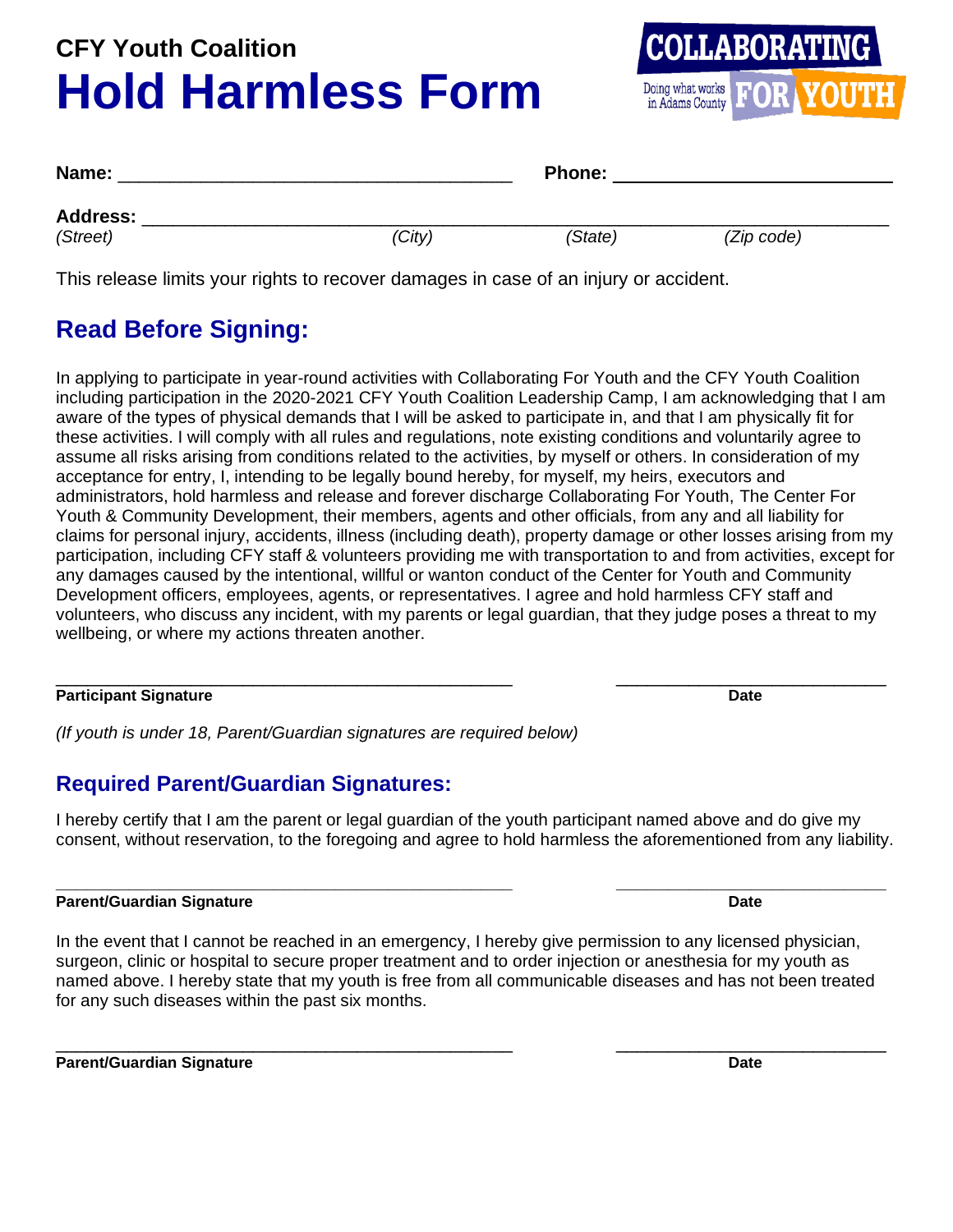# **CFY Youth Coalition Youth Health Information**



|  | Name of youth: |
|--|----------------|
|  |                |

**Nate:**  $\blacksquare$ 

**Doctor's name:** \_\_\_\_\_\_\_\_\_\_\_\_\_\_\_\_\_\_\_\_\_\_\_\_\_\_\_\_\_\_\_\_\_\_\_ **Phone #:** \_\_\_\_\_-\_\_\_\_\_- \_\_\_\_\_\_\_\_\_\_

## *Please attach a copy of the YOUTH's INSURANCE CARD, PARENT's INSURANCE CARD, or MILITARY ID CARD.*

### **Physical Information:**

| My Child's health is (Circle one): | Excellent Good Fair Poor |  |  |
|------------------------------------|--------------------------|--|--|

**Physical Conditions** *(Please note conditions that may limit your child's participation and symptoms that may help us identify problems (i.e. previous heat injuries)***:**

| Food Allergies: __________________           | Signs/Symptoms: _______________________________ |
|----------------------------------------------|-------------------------------------------------|
| Drug Allergies: ___________________          |                                                 |
| <b>Insect Bites: _______________________</b> |                                                 |
| Other Allergies: ___________________         |                                                 |
| Prone to HA: ___________________             | Signs/Symptoms: _____________________________   |
| Prone to ADD: _________________              | Signs/Symptoms: ____________________________    |
| Asthma: ___________________________          | Signs/Symptoms: ____________________________    |
| Diabetes: ____________________________       | Signs/Symptoms: ____________________________    |
| Seizures: ________________________           | Signs/Symptoms: ______________________________  |
|                                              |                                                 |
|                                              |                                                 |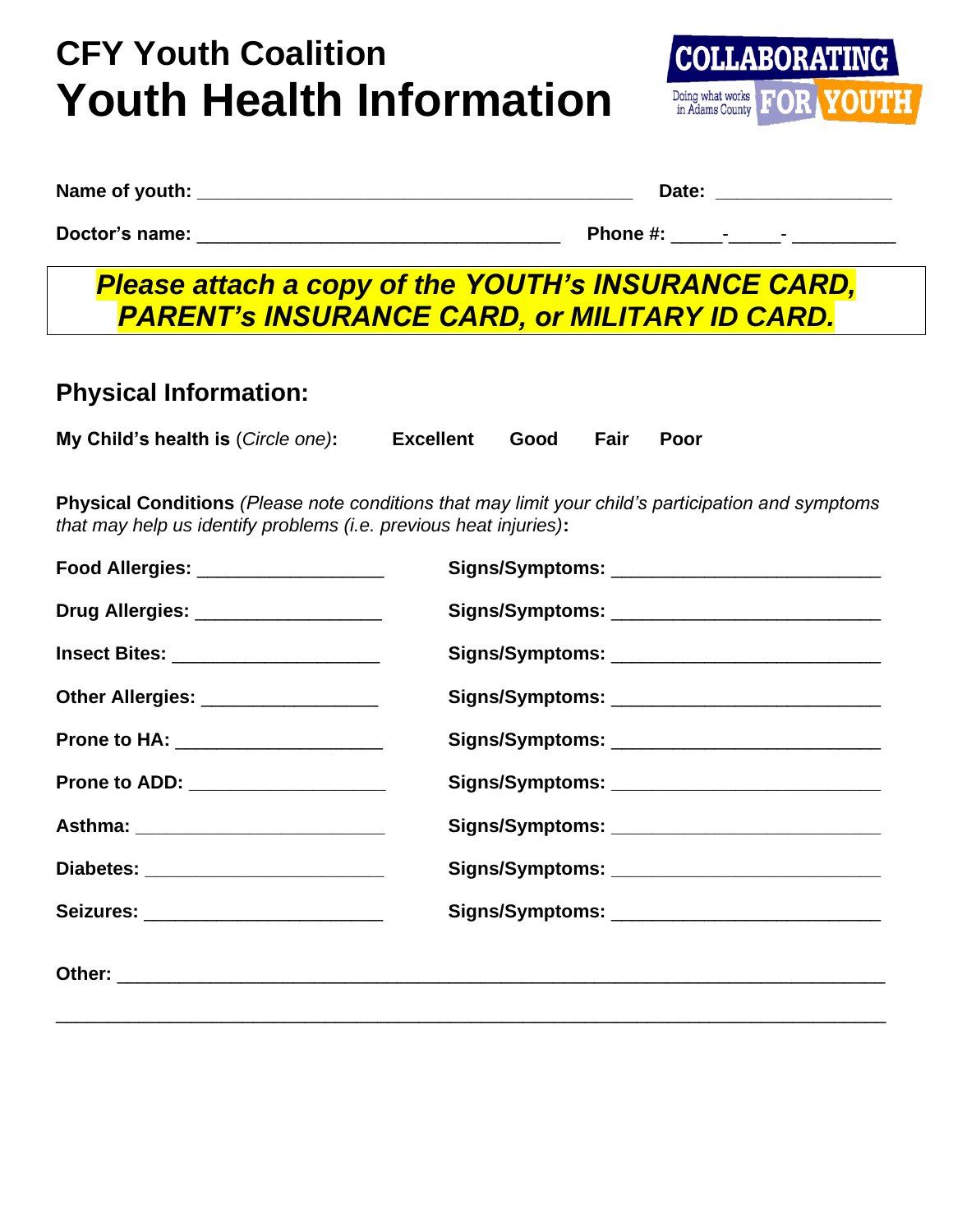## **Medications:** *(that your child takes daily)*

| <b>Name of Medication</b> | <b>Dosage</b> | <b>Purpose of Medication</b> |
|---------------------------|---------------|------------------------------|
|                           |               |                              |
|                           |               |                              |
|                           |               |                              |
|                           |               |                              |
|                           |               |                              |
|                           |               |                              |
|                           |               |                              |
|                           |               |                              |
|                           |               |                              |
|                           |               |                              |

|  | Date: _________________ |  |
|--|-------------------------|--|
|  |                         |  |
|  | Date: ________________  |  |

| <b>Emergency Contact Information</b> |        |        |  |
|--------------------------------------|--------|--------|--|
|                                      |        |        |  |
|                                      |        |        |  |
| (Home)                               | (Work) | (Cell) |  |
| Emergency Contact #2<br>(Home)       | (Work) | (Cell) |  |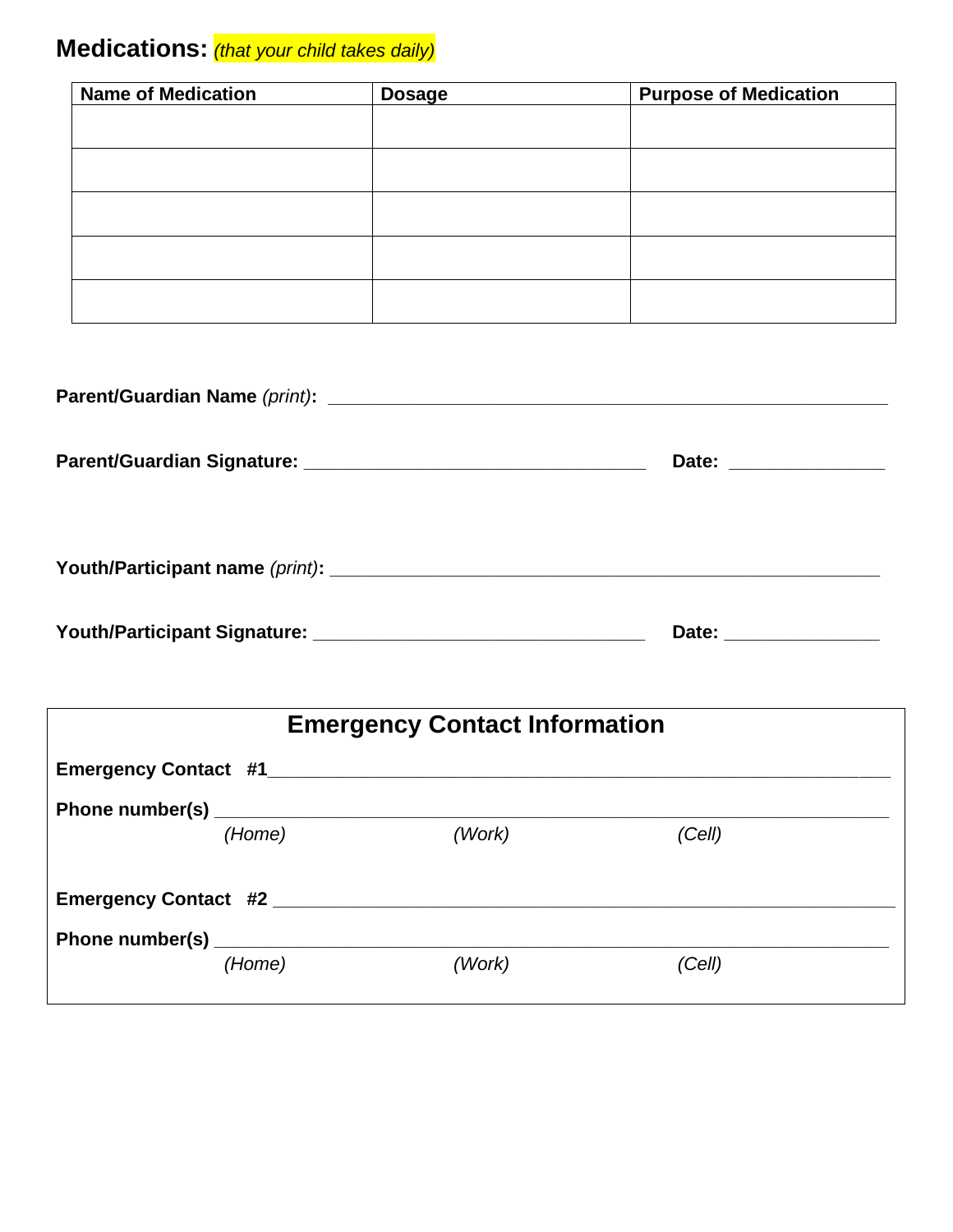# **CFY Youth Coalition Coronavirus/COVID19 Waiver**



## **Coronavirus/COVID19 Warning & Disclaimer**

Coronavirus, COVID-19 is an extremely contagious virus that spreads easily through person-toperson contact. Federal and state authorities recommend wearing masks and social distancing as a means to prevent the spread of the virus. COVID-19 can lead to severe illness, personal injury, permanent disability, and death. Participating in activities with Collaborating For Youth and the CFY Youth Coalition could increase the risk of contracting COVID-19. Collaborating For Youth in no way warrants that COVID-19 infection will not occur through participation in Collaborating For Youth/Youth Coalition activities, during its programs, or its facility.

I hereby certify on behalf of myself and the named youth that I have full knowledge of the nature and extent of the risks inherent in participating in Collaborating For Youth and Youth Coalition activities. I, on behalf of myself and the named youth, am voluntarily assuming said risks and agree to give consent of participation which may include keeping social distance and wearing an appropriate mask.

I further certify that the named youth is in good health and has no conditions or impairments which would preclude his/her safe participation in Collaborating For Youth and Youth Coalition activities.

As such, I give consent to named youth to have temperature checks done by Collaborating For Youth staff and to have said youth sign off they are symptom free. In the event of symptoms including but not limited to fever, body aches, chills, coughing, shortness of breath, sore throat, nausea/vomiting, fatigue, loss of smell or taste, congestion/runny nose, and diarrhea, you may be asked to leave the facility or Collaborating For Youth related event/activity.

\_\_\_\_\_\_\_\_\_\_\_\_\_\_\_\_\_\_\_\_\_\_\_\_\_\_\_\_\_\_\_\_\_\_\_\_\_\_\_\_\_\_\_\_ \_\_\_\_\_\_\_\_\_\_\_\_\_\_\_\_\_\_\_\_\_\_\_\_\_\_

**Participant Signature Date Date Date Date Date Date Date Date Date Date Date Date Date Date** 

\_\_\_\_\_\_\_\_\_\_\_\_\_\_\_\_\_\_\_\_\_\_\_\_\_\_\_\_\_\_\_\_\_\_\_\_\_\_\_\_\_\_\_\_ \_\_\_\_\_\_\_\_\_\_\_\_\_\_\_\_\_\_\_\_\_\_\_\_\_\_

*(If youth is under 18, Parent/Guardian signatures are required below)*

### **Required Parent/Guardian Signatures:**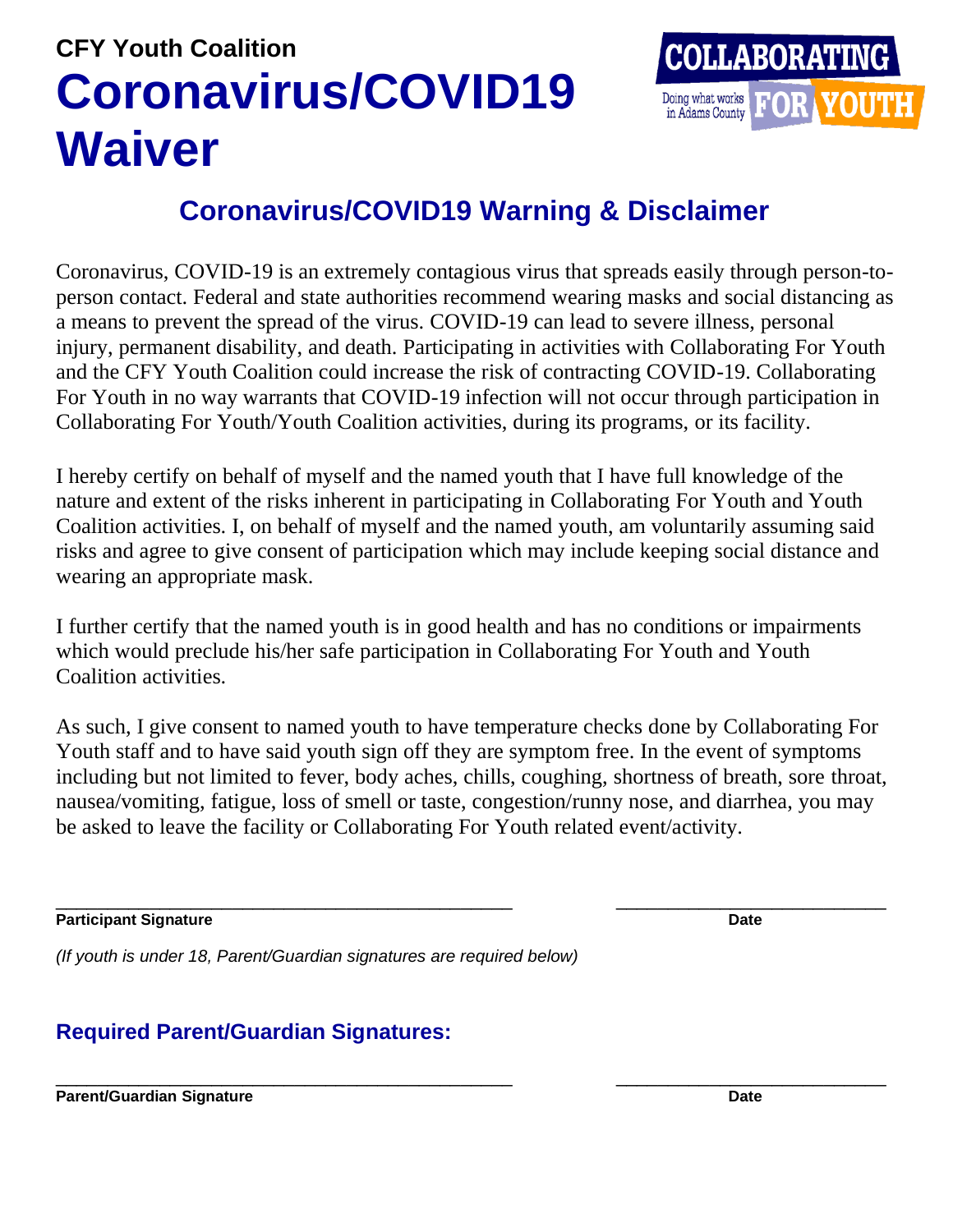

#### **Core Values in Communication**

**Respect.** Respect your fellow peers and work meaningfully to avoid personality conflicts, gossip, and confrontations.

**Creativity**. Be bold and creative! Respect other peers and their creativity/imagination.

**Strength Based.** Each youth is different and unique in their own way. Personal strengths are utilized, nurtured, and supported.

**Open Communication.** Youth have the freedom to contribute ideas and alternated views. There is an "Open Door" policy with the Youth Director at Collaborating For Youth. Open communication is the key to building success.

**Knowledge Access.** Youth have the access to data and information.

**Encouragement.** Youth Coalition members encourage each other and offer positivity.

**Clarity.** Youth understand the direction the Youth Coalition/Collaborating For Youth is headed. The mission, goals, and strategies are clearly articulated and understood.

**Learning.** Everyone is always learning and growing. This is especially important to youth. The Youth Coalition will always be learning, growing, and maturing with the activities involved. Youth trainings and seminars may be offered.

**Relationships.** Youth work better when they feel they have quality, supportive, and energizing relationships with their fellow peers. Let's build more positive, impactful, relationships!

**Fairness.** Youth Coalition members are held to a standard and fairness across the board.

**Contribution.** Throughout the year, there are many activities that the Youth Coalition participate in. This is how youth get recognized for their accomplishments! It is asked that youth contribute to participating in these activities.

**Culture Awareness.** Collaborating For Youth/Youth Coalition is a positive environment. Youth Coalition members are to be aware of another student's culture. Having an open mind is one way of building leadership skills!

**After reading through Collaborating For Youth's core values in communication, please print and sign as you acknowledge these values.**

**Participant (Print) \_\_\_\_\_\_\_\_\_\_\_\_\_\_\_\_\_\_\_\_\_\_\_\_\_\_\_\_\_\_\_\_\_\_\_\_\_ Date: \_\_\_\_\_\_\_\_\_\_\_\_** Signature: **Example 20 and 20 and 20 and 20 and 20 and 20 and 20 and 20 and 20 and 20 and 20 and 20 and 20 and 20 and 20 and 20 and 20 and 20 and 20 and 20 and 20 and 20 and 20 and 20 and 20 and 20 and 20 and 20 and 20 and**